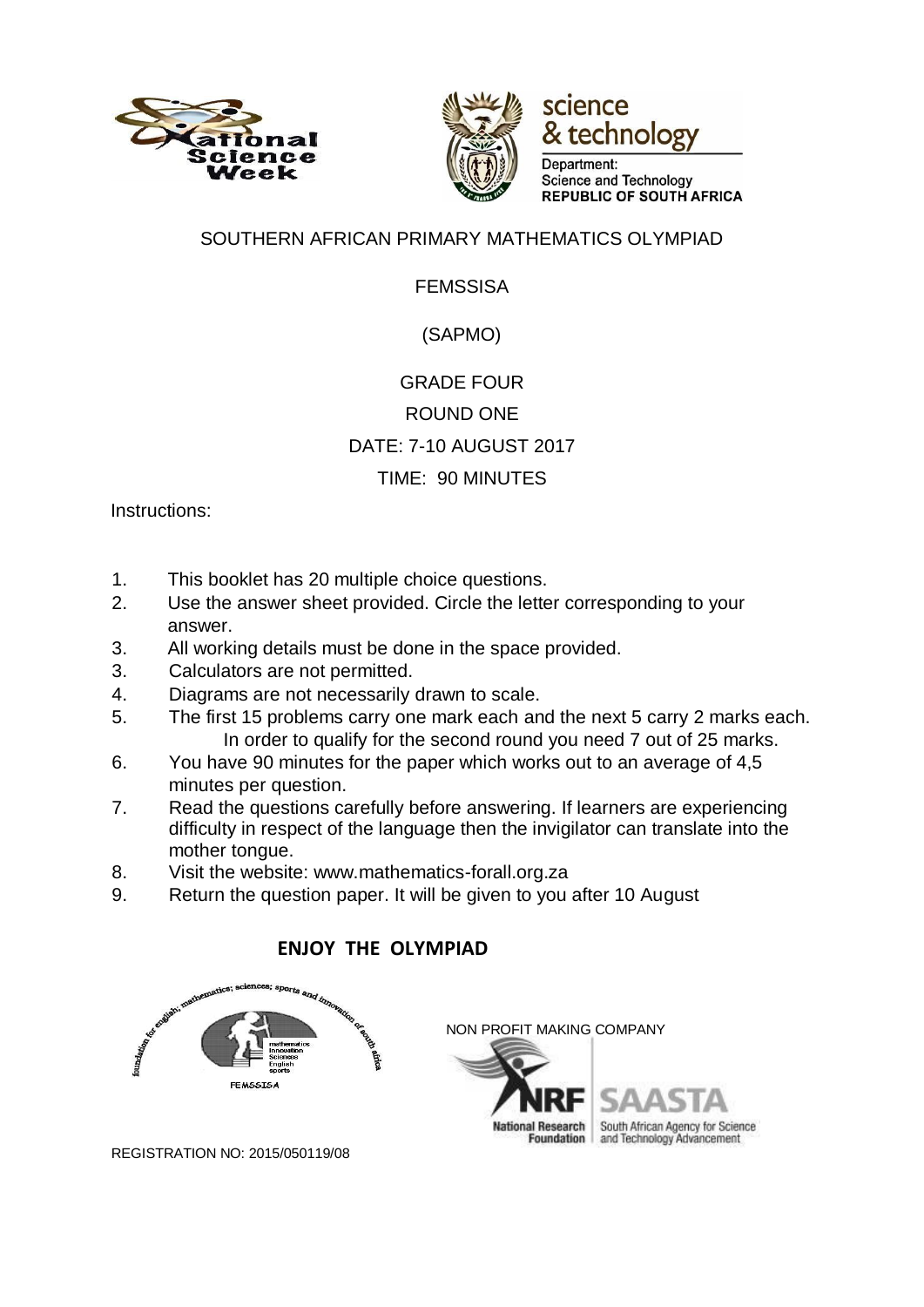#### **GRADE FOUR 2017**

|    | 1. Find                                                  |                 |                                                                                                                                            |             |                      |          |
|----|----------------------------------------------------------|-----------------|--------------------------------------------------------------------------------------------------------------------------------------------|-------------|----------------------|----------|
|    |                                                          |                 | $\Box$ - 20 = 26 - $\Box$                                                                                                                  |             |                      |          |
|    |                                                          | $(A) 26$ (B) 21 |                                                                                                                                            |             | (C) 22 (D) 23 (E) 26 |          |
|    |                                                          |                 | 2. Which one of the following has the remainder 1?<br>(A) $703 \div 3$ (B) $503 \div 4$ (C) $702 \div 7$ (D) $504 \div 8$ (E) $776 \div 7$ |             |                      |          |
|    | 3. BBB                                                   |                 |                                                                                                                                            |             |                      |          |
|    | $-$ AA                                                   |                 |                                                                                                                                            |             |                      |          |
|    |                                                          | $(A) 77$ (B) 66 | 2 8 9. What is AA?                                                                                                                         |             | $(C) 55$ $(D) 44$    | $(E)$ 33 |
|    |                                                          |                 | 4. How many days are there from 20 February 2017 to 27 April 2017?                                                                         |             |                      |          |
|    |                                                          | (A) 64          | $(B)$ 65                                                                                                                                   | (C) 66      | (D) 67               | $(E)$ 68 |
|    |                                                          |                 | 5. The number four thousand and twelve can be written as                                                                                   |             |                      |          |
|    |                                                          |                 | (A) $4112$ (B) $4012$ (C) $4102$ (D) $40012$ (E) $400012$                                                                                  |             |                      |          |
| 6. | rate?                                                    |                 | Four teddy bears cost R122. How much will 8 such teddy bears cost at the same                                                              |             |                      |          |
|    |                                                          |                 | (A) R61 (B) R224                                                                                                                           |             | (C) R244 (D) R284    | (E) R122 |
|    |                                                          |                 | 7. What is the 10 <sup>th</sup> number of this addition sequence $\qquad$ 6; 10; 14; 18;                                                   |             |                      |          |
|    | $(A)$ 40                                                 |                 | $(B)$ 42                                                                                                                                   | $(C)$ 46    | $(D)$ 50             | $(E)$ 60 |
| 8. | What time did the clock show 2 hours and 50 minutes ago? |                 |                                                                                                                                            |             |                      |          |
|    | (A)                                                      | 05:20           | (B) 07:20                                                                                                                                  | $(C)$ 05:30 | $(D)$ 06:30          | (E)      |

9. How many blocks were used to build this structure?

13:00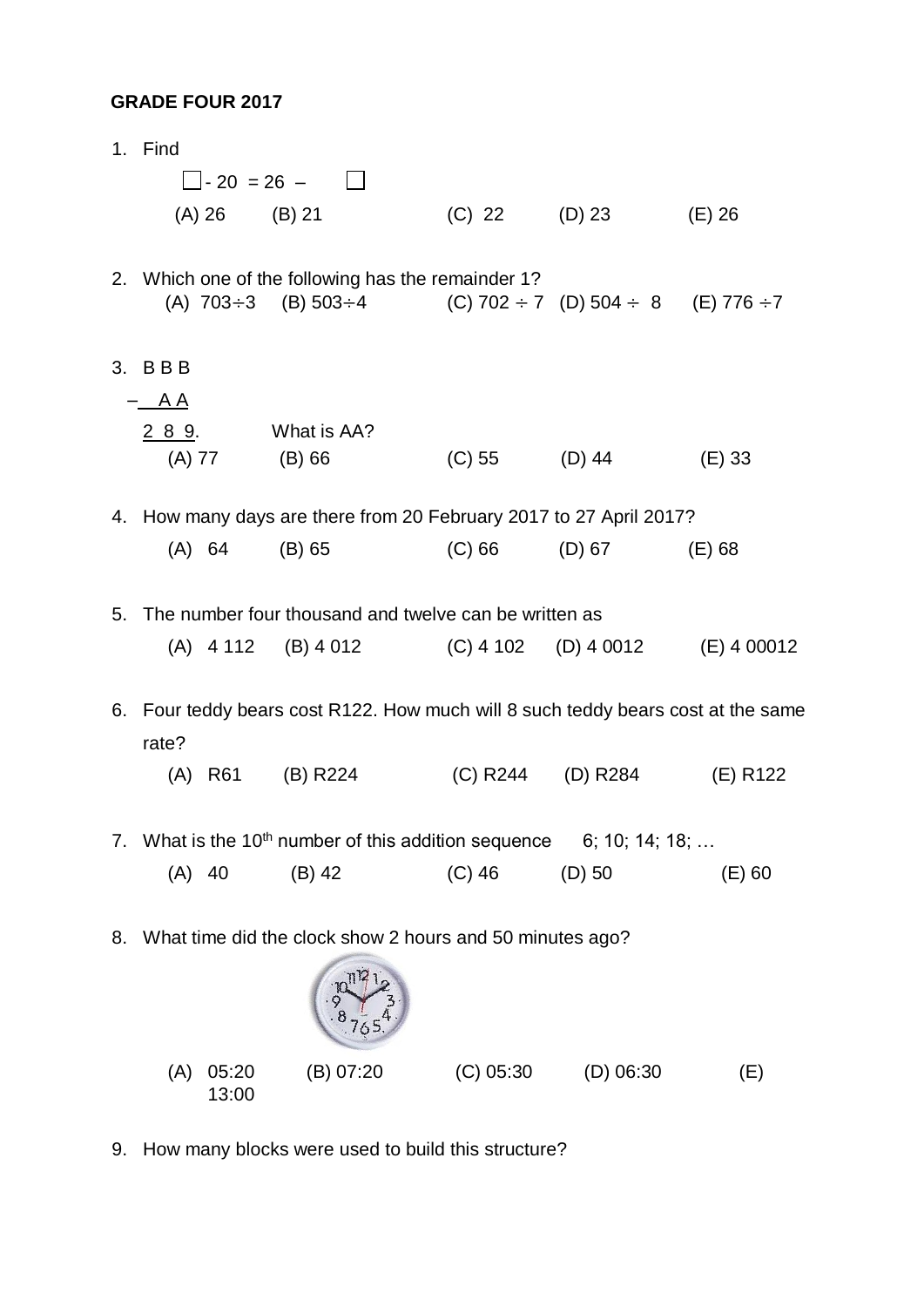

10. Kandy has a certain amount of money. After spending  $\frac{1}{4}$  of the money he still has R60 left. How much did he begin with?

(A) R72 (B) R76 (C) R80 (D) R84 (E) R75

11. Both the digits are even. The tens-digit is greater than the ones-digit. The onesdigit is not a multiple of 3. The sum of the two digits is a multiple of 5. Which number is this?

(A) 28 (B) 87 (C) 46 (D) 86 (E) 64

12. Three children, Alan, Brenda and Carlos collected R620 for charity.

 Alan collected twice the amount Brenda collected. Carlos collected R60 more than Brenda. How much did Carlos collect?

- (A) R140 (B) R160 (C) R180 (D) R200 (E) R220
- 13. Mum placed a cake in the oven at 08:15. If it takes 1 hour 15 minutes to bake, then at what time should it be taken out of the oven?
	- (A) 10:15 (B) 9:55 (C) 9:45 (D) 9:35 (E) 9:30

14. Find the value of  $A + B + C$  if  $A B C$ 

|                | $\overline{AB}$ . I have accessed the completence of a constant and contact the contract of $\overline{A}$ |          |          |          |
|----------------|------------------------------------------------------------------------------------------------------------|----------|----------|----------|
| (A) 12         | $(B)$ 13                                                                                                   | $(C)$ 14 | $(D)$ 15 | $(E)$ 16 |
| 762            |                                                                                                            |          |          |          |
| $(A)$ BC       |                                                                                                            |          |          |          |
| B <sub>C</sub> |                                                                                                            |          |          |          |

15. How many lines of symmetry does this shape have?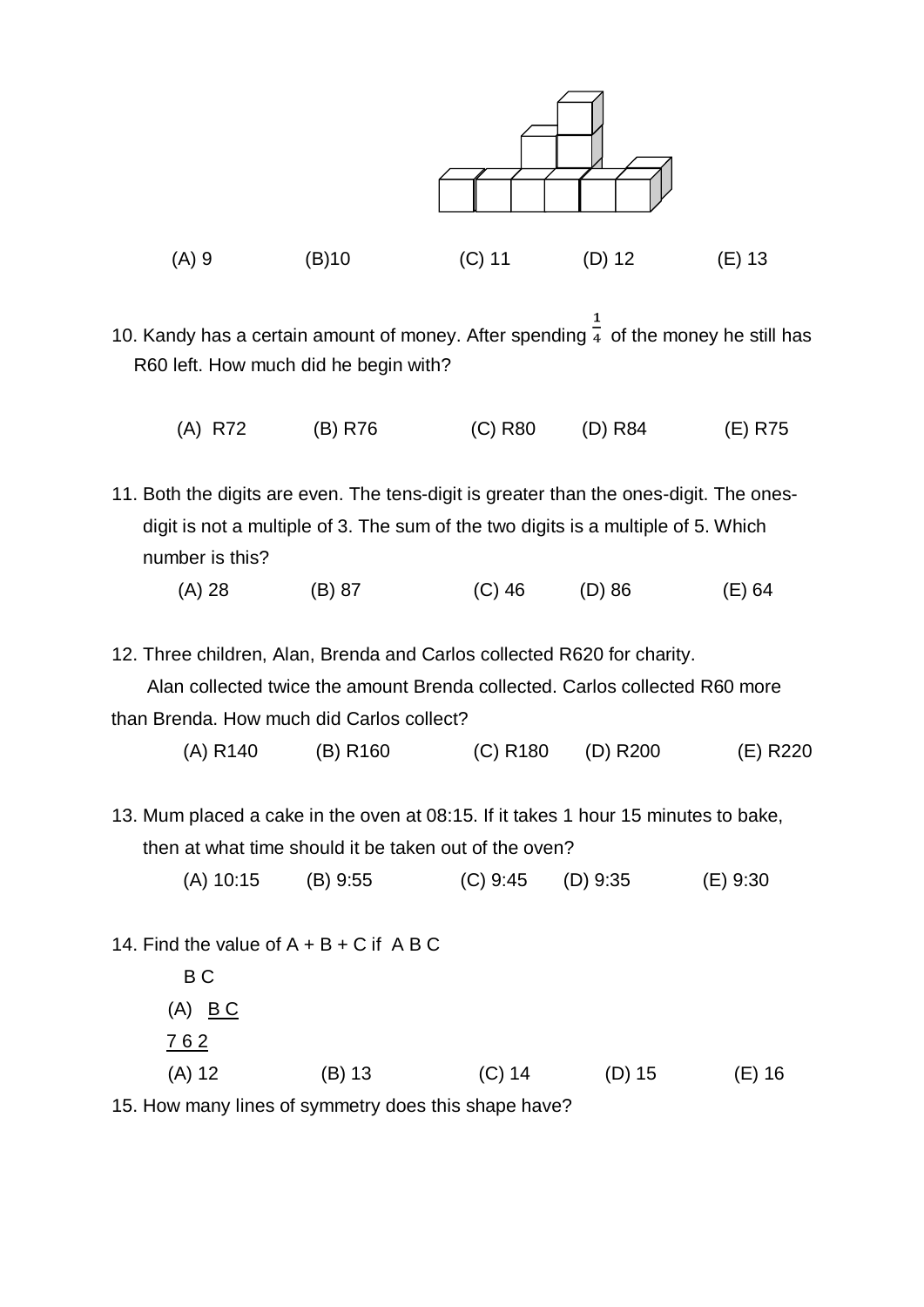

- 16. At school A the bell rings every half hour and at school B the bell rings every 35 minutes. If the two bells ring together at 08:00, when will they ring together again?
	- (A) 10:30 (B) 10:55 (C) 11:30 (D) 12:00 (E) 12:05
- 17. Lee removed all the multiples of 2 and 3 from the numbers 50 to 100? How many numbers remained?
	- (A) 16 (B) 17 (C) 18 (D) 19 (E) 20
- 18. Jackie has four cards. How many different two-digit numbers can she make with these cards?



- 19. Jason and Mary have 96 stamps altogether. If Jason has twice as many stamps as Mary, how many stamps does Mary have?
	- (A) 48 (B) 46 (C) 32 (D) 16 (E) 44
- 20. An equal number of 50 cent; 20 cent and 5 cent pieces were in the container. When added the total amount was R72. How many 5 cent pieces were there? (A) 92 (B) 96 (C) 100 (D) 104 (E) 106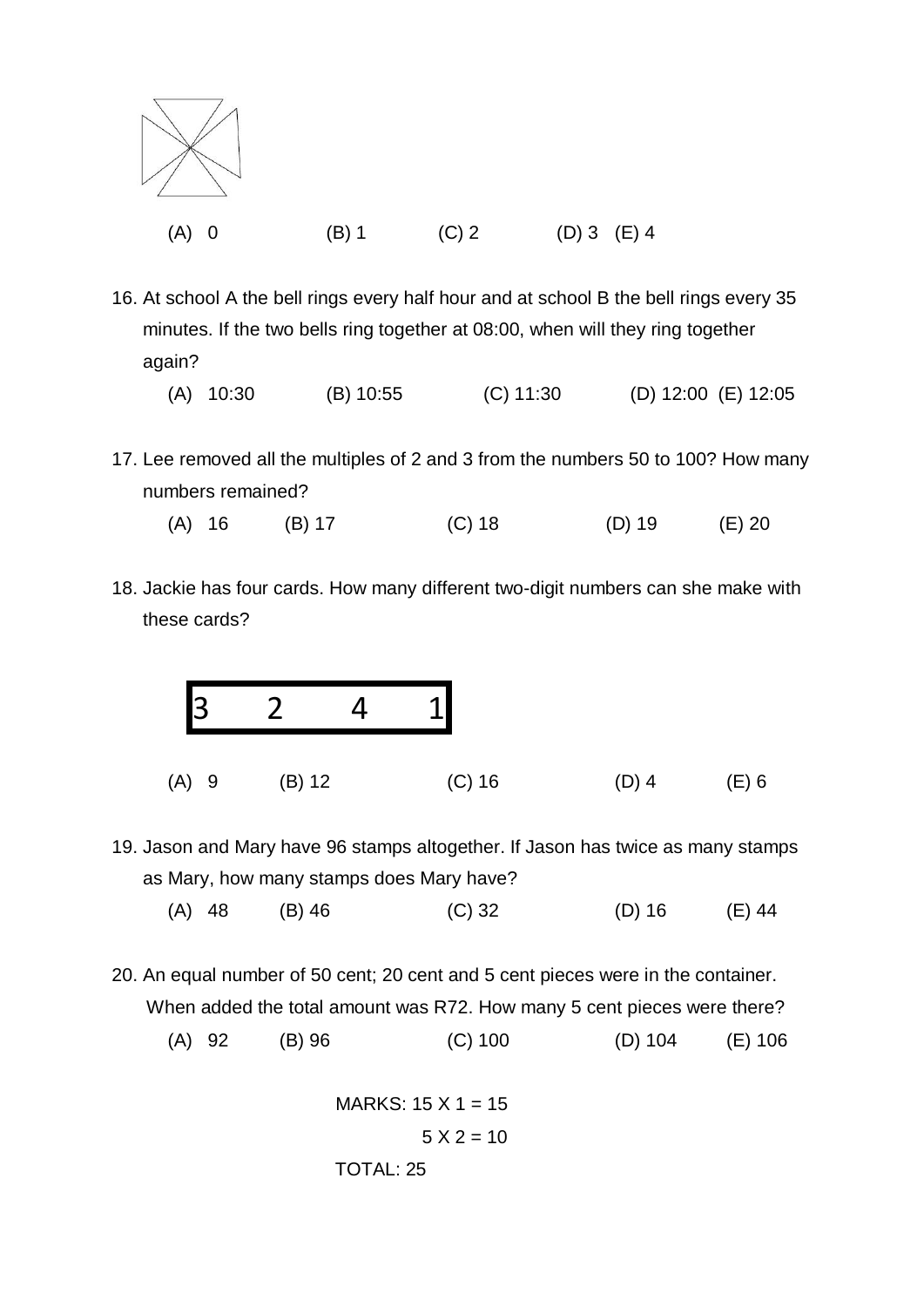



science & technology

Department: Science and Technology **REPUBLIC OF SOUTH AFRICA** 

### SOUTHERN AFRICAN PRIMARY MATHEMATICS OLYMPIAD

### FEMSSISA

### (SAPMO)

# GRADE FIVE ROUND ONE DATE: 7-10 AUGUST 2017 TIME: 90 MINUTES

Instructions:

- 1. This booklet has 20 multiple choice questions.
- 2. Use the answer sheet provided. Circle the letter corresponding to your answer.
- 3. All working details must be done in the space provided.
- 3. Calculators are not permitted.
- 4. Diagrams are not necessarily drawn to scale.
- 5. The first 15 problems carry one mark each and the next 5 carry 2 marks each. In order to qualify for the second round you need 7 out of 25 marks.
- 6. You have 90 minutes for the paper which works out to an average of 4,5 minutes per question.
- 7. Read the questions carefully before answering. If learners are experiencing difficulty in respect of the language then the invigilator can translate into the mother tongue.
- 8. Visit the website: www.mathematics-forall.org.za
- 9. Return the question paper. It will be given to you after 10 August

### **ENJOY THE OLYMPIAD**



South African Agency for Science and Technology Advancement

**National Research Foundation**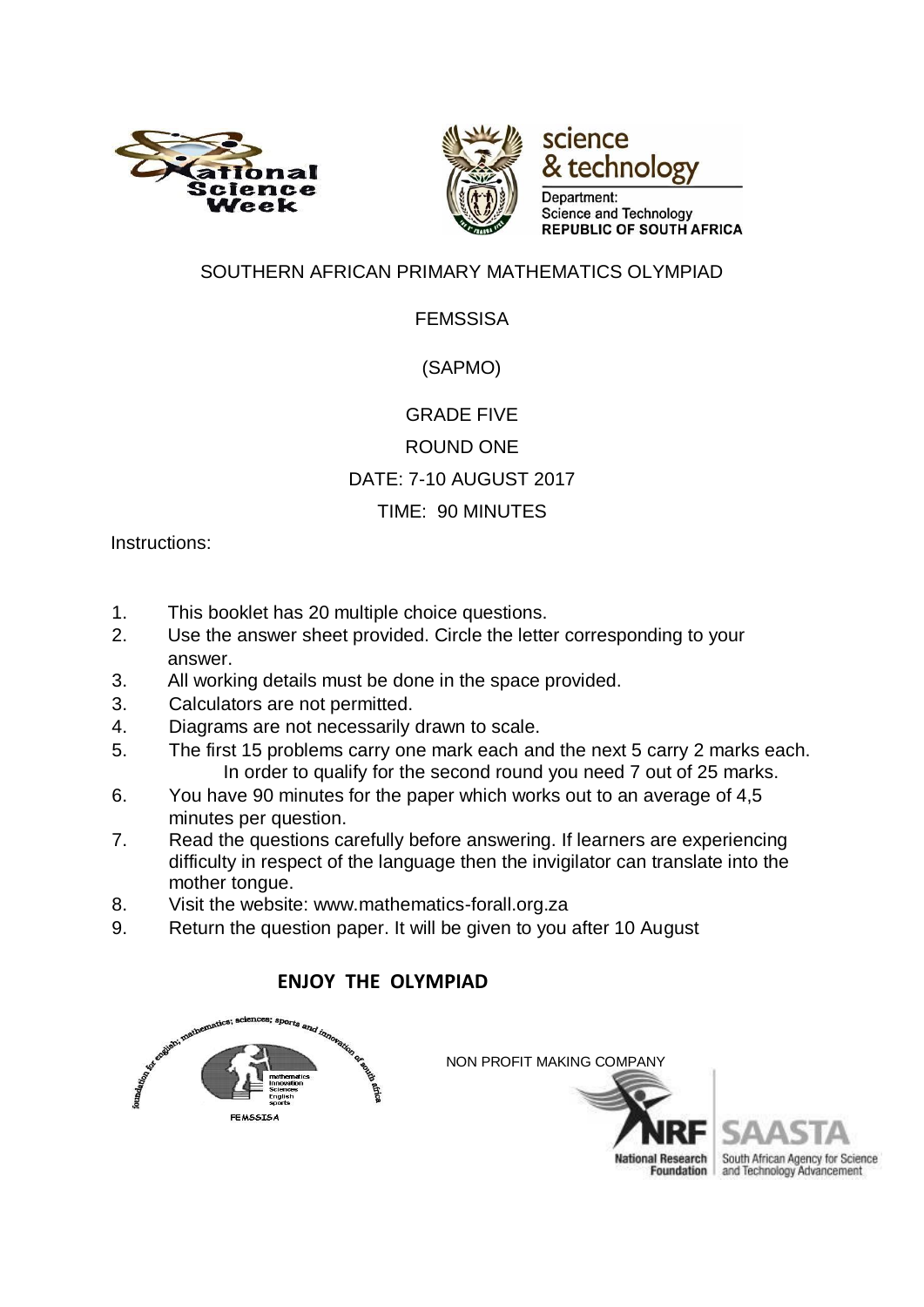REGISTRATION NO: 2015/050119/08 **GRADE FIVE 2017** 

|    | 1. Evaluate: 20 - 1 x 7          |                      |                                                                               |                |                                                                                 |
|----|----------------------------------|----------------------|-------------------------------------------------------------------------------|----------------|---------------------------------------------------------------------------------|
|    |                                  |                      | (A) 26 		 (B) 27 		 (C) 28 		 (D) 13 	 (E) 30                                 |                |                                                                                 |
|    | $(A)$ 4                          |                      | 2. Determine $\Box$ such that $(16 - \Box) \times 4 = 40$<br>$(B) 10$ $(C) 6$ | $(D)$ 16       | $(E)$ 40                                                                        |
|    | 3. If $12x = 48$ then $36x = 36$ | (A) 144 (B) 3 (C) 96 |                                                                               | (D) 136 (E) 94 |                                                                                 |
|    |                                  |                      | 4. The estimation of $R20,45 + R9, 86 + R7,62$ is                             |                |                                                                                 |
|    |                                  |                      | (A) R32 (B) R34 (C) R36 (D) R38 (E) R40                                       |                |                                                                                 |
|    |                                  |                      | 5. How many times can 25 be subtracted from 2025?                             |                |                                                                                 |
|    |                                  |                      | (A) 81 (B) 181 (C) 9 (D) 16                                                   |                | $(E)$ 41                                                                        |
| 6. |                                  |                      | How many days are there from 20 January 2016 to 20 March 2017?                |                |                                                                                 |
|    | (A)                              |                      | 59 (B) 60 (C) 61 (D) 62 (E) 63                                                |                |                                                                                 |
| 7. |                                  |                      | If $101 \times 17 = 1717$ then $101 \times 16 = $                             |                |                                                                                 |
|    |                                  |                      | (A) $100 \times 17 + 17$ (B) 1717 - 101 (C) 1717 -17 (D) 1730 (E) 10116       |                |                                                                                 |
| 8. |                                  |                      |                                                                               |                | How many 150 ml bottles of juice can be filled from 9150 ml container of juice? |
|    | (A)<br>65                        | $(B)$ 64             | (C) 63                                                                        | (D) 62         | $(E)$ 61                                                                        |
| 9. | 2                                |                      | If 3 of my money is R90 then how much money do I have?                        |                |                                                                                 |
|    | (A)<br>R 95                      | $(B)$ R 100          | (C) R 135                                                                     | (D) R115       | (E) R70,23                                                                      |
|    | 10. Which is the smallest?       |                      |                                                                               |                |                                                                                 |
|    | 2,5m<br>(A)                      | $(B)$ 2,051m         | $(C)$ 2,05m                                                                   | $(D)$ 2,046m   | $(E)$ 2,505m                                                                    |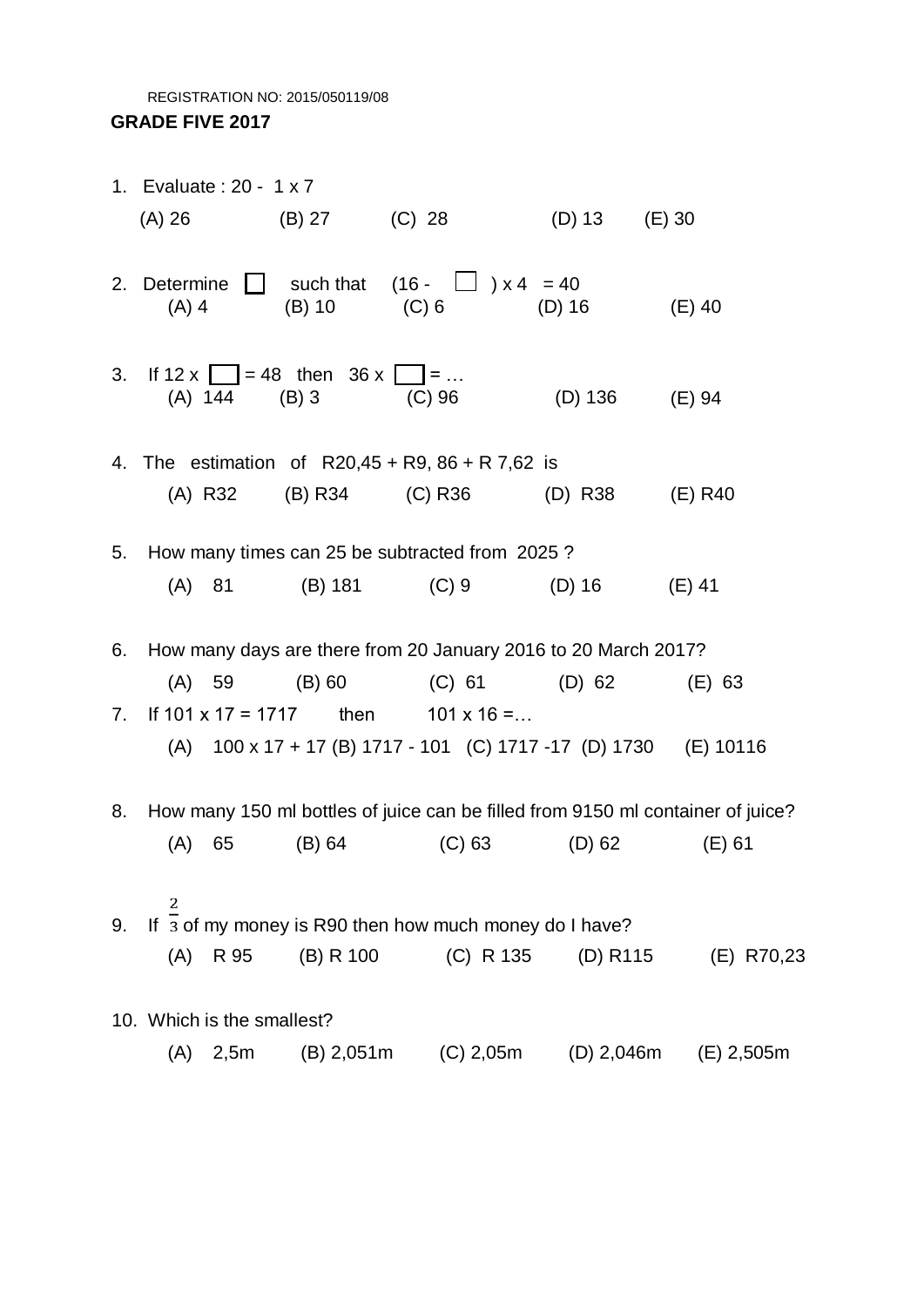- 11. If 3 litres of oil cost R35 .How much will 9 litres of oil at the same rate cost? (A) R109 (B) R108 (C) R107 (D) R106 (E) R105
- 12. An equal number of 20 cent and 50 cent pieces were obtained from R140 notes. How many 20 cent pieces were obtained?

(A) 100 (B) 150 (C) 200 (D) 250 (E) 300

13. A rectangular garden measures 90 m all round. If the length is 5 m more than its width then find the length in metres.

(A) 25m (B) 24m (C) 23m (D) 22m (E) 21m

- 14. How many 1,25m lengths can you cut from a board which is 20 m in length? (A) 12 (B) 13 (C) 14 (D) 15 (E) 16
- 15. Study the following problem. Do you know what (\*) is doing to the 2 numbers?  $3*5 = 28$   $4*6 = 40$   $5*4 = 21$ After you have discovered what  $(*)$  is doing then find the answer to  $(2^*3)^*5$ (A) 36 (B) 38 (C) 25 (D) 235 (E) 10
- 16. Penny had a secret number. When the number was doubled and 15 subtracted from it the result was 25. What was Penny's secret number?

(A) 20 (B) 21 (C) 22 (D) 23 (E) 40

- 17. ABCD is a rectangular field with poles placed 2m apart. There were 10 poles on the length and 5 on the width. Find the perimeter of the field. (distance all round)
	- (A) 52 m (B) 64 m (C) 65 m (D) 66 m (E) 37 m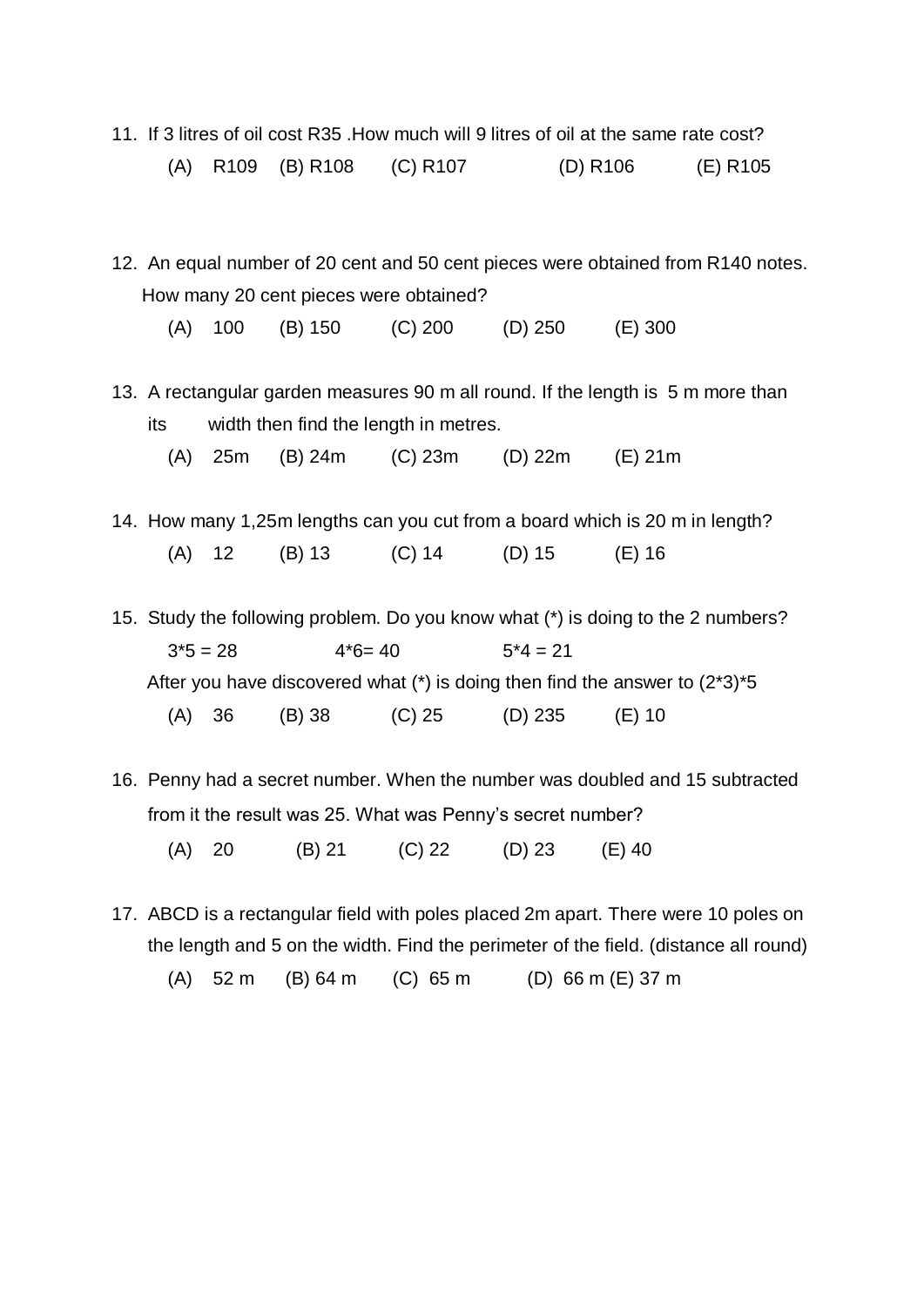18. The numbers on three cards were added 2 at a time to give 34; 32 and 30. Find the smallest number.

(A) 12 (B) 14 (C) 16 (D) 18 (E) 98

- 19. Des was given a  $\frac{1}{4}$  of the price as a discount. He paid R480. What was the initial price of the article?
	- (A) R540 (B) R600 (C) R640 (D) R700 (E) R120
- 20. Red and white beads totalling 122 are arranged as follows:-

WW R WW RR WW RRR WW RRRRR ....

How many are red beads?

(A) 94 (B) 95 (C) 96 (D) 97 (E) 98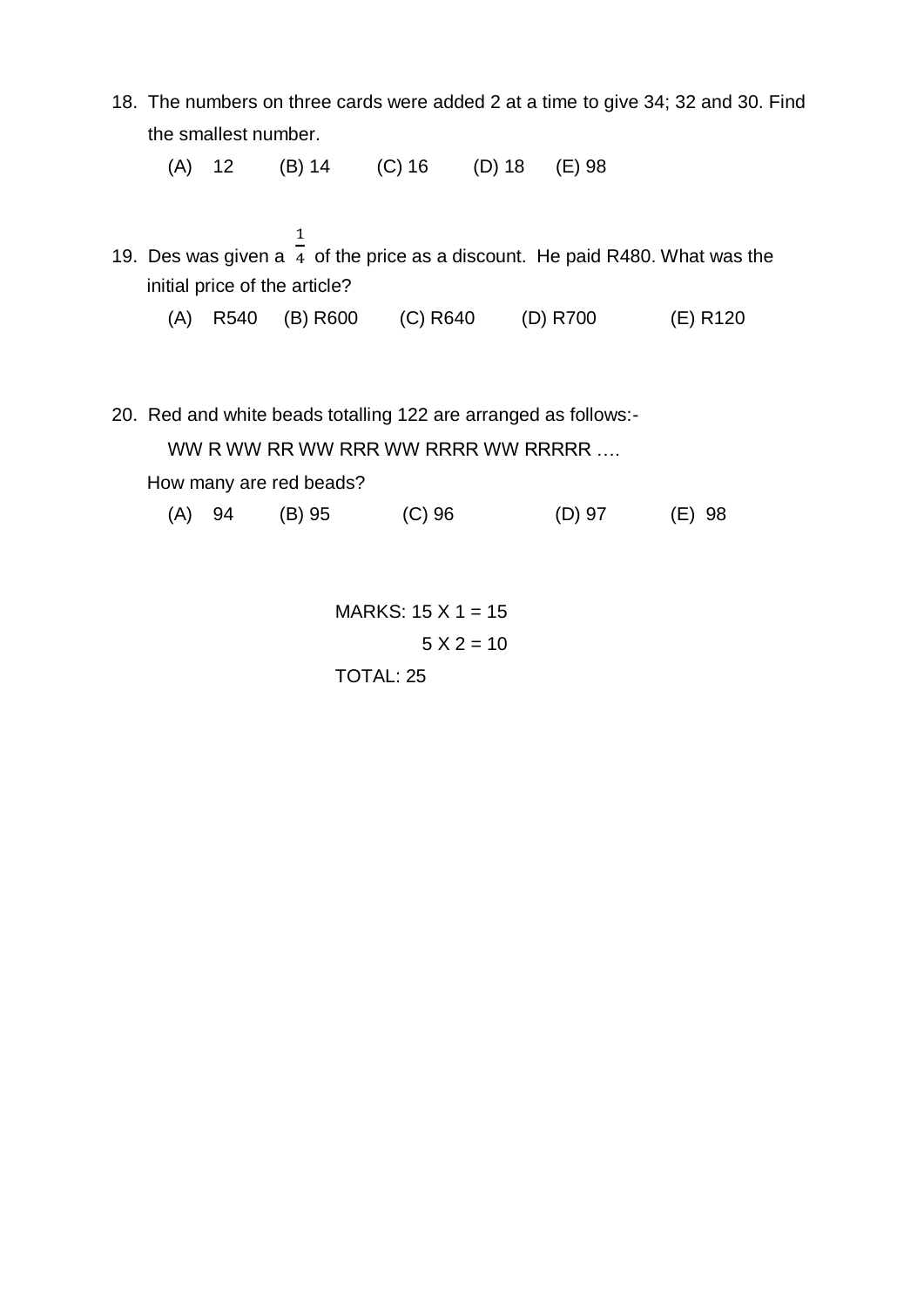





Department: **Science and Technology REPUBLIC OF SOUTH AFRICA** 

#### SOUTHERN AFRICAN PRIMARY MATHEMATICS OLYMPIAD

### FEMSSISA

## (SAPMO)

# GRADE SIX ROUND ONE DATE: 7-10 AUGUST 2017 TIME: 90 MINUTES

Instructions:

- 1. This booklet has 20 multiple choice questions.
- 2. Use the answer sheet provided. Circle the letter corresponding to your answer.
- 3. All working details must be done in the space provided.
- 3. Calculators are not permitted.
- 4. Diagrams are not necessarily drawn to scale.
- 5. The first 15 problems carry one mark each and the next 5 carry 2 marks each. In order to qualify for the second round you need 7 out of 25 marks.
- 6. You have 90 minutes for the paper which works out to an average of 4,5 minutes per question.
- 7. Read the questions carefully before answering. If learners are experiencing difficulty in respect of the language then the invigilator can translate into the mother tongue.
- 8. Visit the website: www.mathematics-forall.org.za
- 9. Return the question paper. It will be given to you after 10 August

## **ENJOY THE OLYMPIAD**





REGISTRATION NO: 2015/050119/08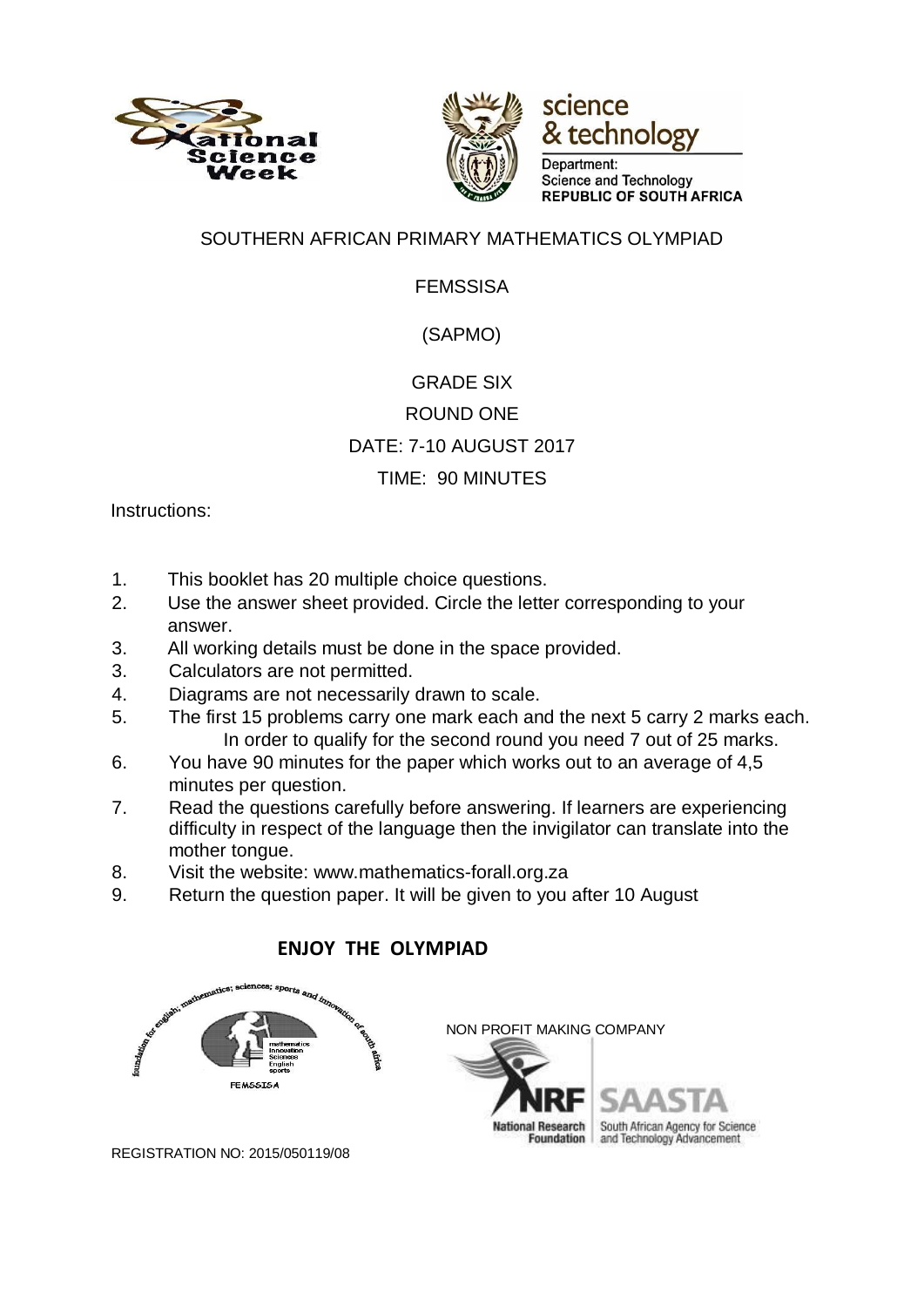| <b>GRADE SIX 2017</b> |
|-----------------------|
|-----------------------|

 $\mathbf{1}$ 1. Evaluate :  $4 + \overline{2} \times 4$ (A) 4 (B) 5 (C) 6 (D) 7 (E) 8 2. What is  $(7 \div 6)$  correct to 2 decimal digits? (A) 1.16 (B) 1.17 (C) 1.18 (D) 1.19 (E) 1.20 3. If  $4n + 4 = 44$  then  $n = ...$ (A) 10 (B) 11 (C) 14 (D) 16 (E) 48 4. Evaluate 98 x 97 - 97 x 97 (A) 99 (B) 98 (C) 97 (D) 96 (E) 9897 5. What is the best estimate of 600 g of chocolates at R49.99 per kg? (A) R24 (B) R30 (C) R36 (D) R38 (E) R40 6. In the following addition problem find A x B x C  $(A)$  B C A B C A B C 1 0 6 8 (A) 50 (B) 60 (C) 70 (D) 80 (E) 90 7. A vendor sold  $\overline{5}$  of the pockets of potatoes. After selling 20 more pockets the vendor had  $\overline{20}$  of the pockets left. How many pockets did the vendor start with? (A) 150 (B) 120 (C) 110 (D) 100 (E) 80 8. Sasha beat the 400 metres school record which was 49.1 seconds by 1,3 seconds. What was the new record in seconds? (A) 47.8 (B) 47.6 (C) 47.5 (D) 47.4 (E) 47.3 9. The actual distance between Appleberry and Peachwood is 360km. The map distance is 30cm. If the map distance between Peachwood and Pembury is 12cm then determine the actual distance between the two towns in km.

(A) 136 (B) 140 (C) 144 (D) 148 (E) 160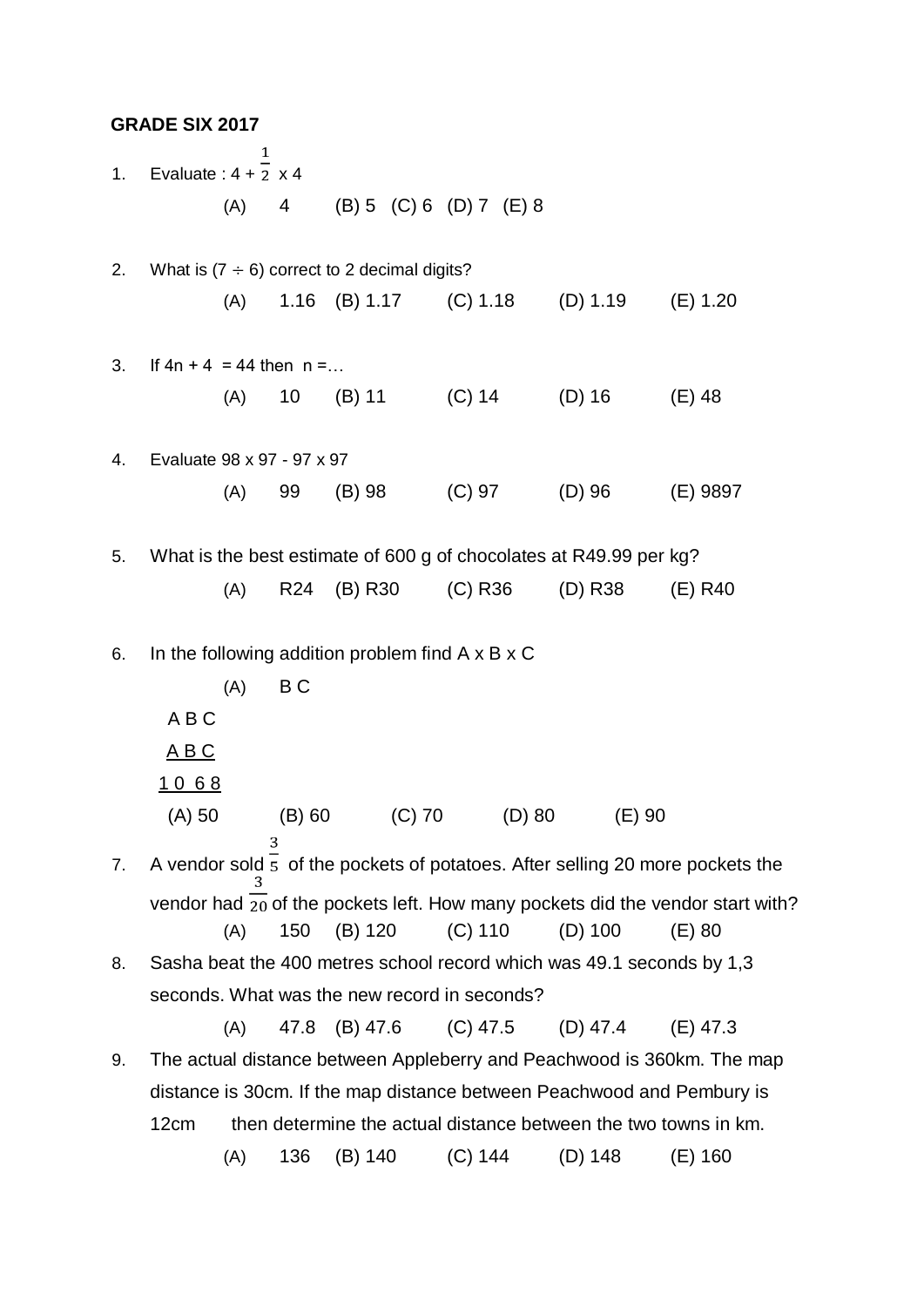10. When the 4 digit number 202m is divided by 6 the remainder is 0. The value of m is ...

(A)  $0$  (B) 2 and 8 only (C) 4 and 8 (D) 8 only (E) 6

- 11. Determine the fraction x such that  $\frac{2}{3}$  is midway between x and  $\frac{9}{10}$ . (A)  $\frac{2}{5}$  (B)  $\frac{23}{30}$  (C)  $\frac{13}{30}$  (D)  $\frac{7}{15}$  (E)  $\frac{47}{60}$ 13 23 47
- 12. If  $\overline{20}$  of n = R90 then find  $\overline{10}$  of the value of n. (A) R270 (B) R320 (C) R60 (D) R40 (E) R30
- 13. Determine the perimeter of the following figure.



14. A cricket stadium has 100 seats per row. There are 60 rows. The first 2000 pay R60 per ticket and the rest pay R100 per ticket. The expected revenue for a match is…

(A) R520 000 (B) R480 000 (C) R440 000 (D) R400 000 (E) R360 000

- 15. How much does 5 litres of oil cost if 750 ml cost R11.10 at the same rate? (A) R70 (B) R74 (C) R85 (D) R90 (E) R95
- 16. Princess is 16 years and her father is 40. In how many years' time will her father's age be twice her age?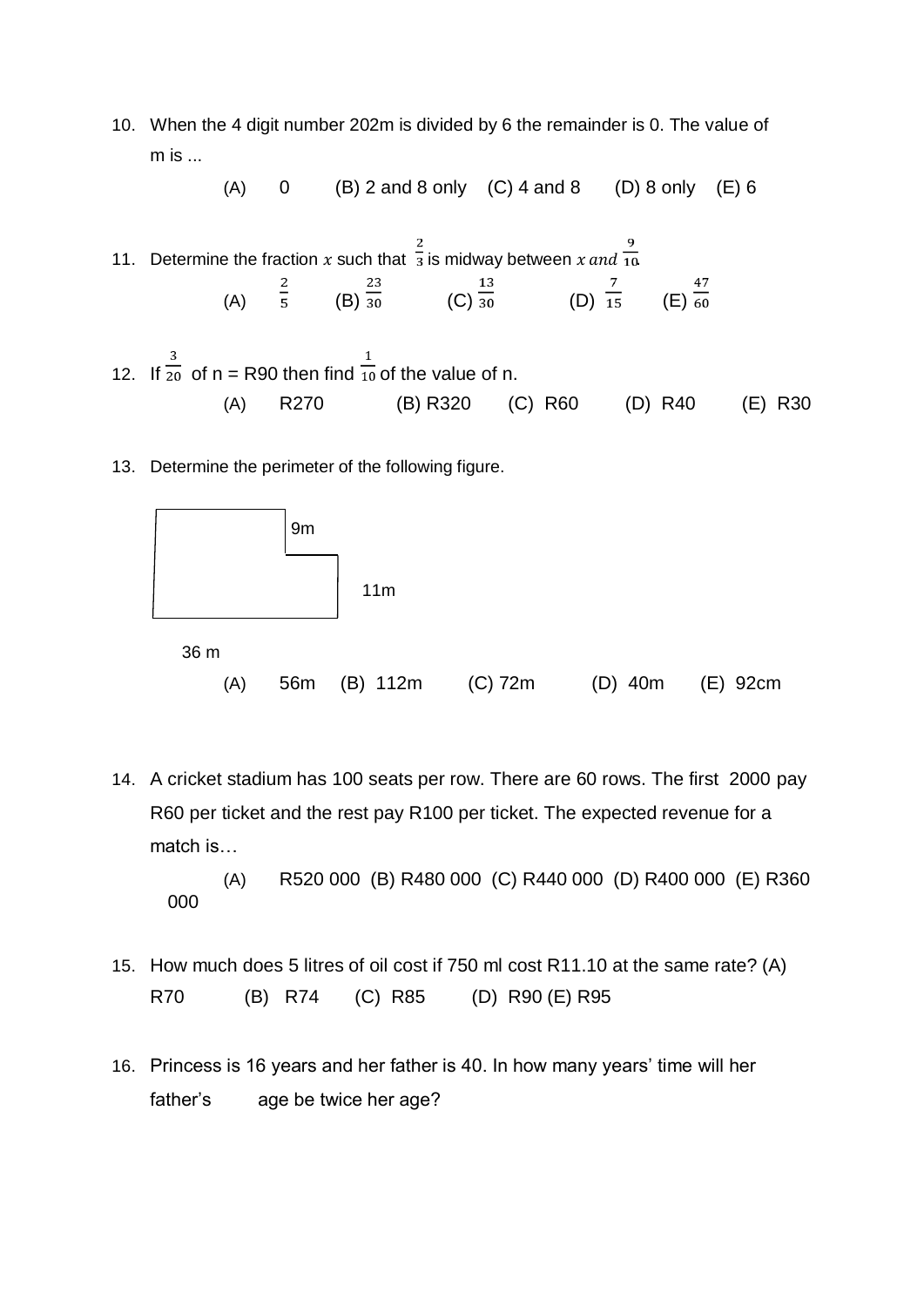| (A)        | 24      | $(B)$ 6   | $(C)$ 8   | $(D)$ 12                                                                             |  |
|------------|---------|-----------|-----------|--------------------------------------------------------------------------------------|--|
|            |         |           |           | (E) 28 17. A pool has length which is twice its width. If the perimeter is 84 m then |  |
| the length | IS      |           |           |                                                                                      |  |
| (A) 24m    | (B) 28m | $(C)$ 32m | $(D)$ 36m | (E) 40m                                                                              |  |

18. An article was marked up by 0,1 and then reduced by 0,2. What was the decrease as a decimal fraction?

(A) 0.12 (B) 0,13 (C) 0,14 (D) 0,3 (E) 0,21

19. 100 natural numbers were arranged from 101 to 200. Every 4<sup>th</sup> number was struck off starting with 101. Of the remaining numbers every 3<sup>rd</sup> number was struck off. How many odd numbers remained?

(A) 13 (B) 17 (C) 21 (D) 23 (E) 25

20. In the set of 20 natural numbers from 1 to 20 the sum of two numbers is found such that it is divisible by 9. How many such combinations are there?

| (D) 55<br>(B) 26<br>$(C)$ 41 | $(A)$ 8 | $(E)$ 63 |
|------------------------------|---------|----------|
|------------------------------|---------|----------|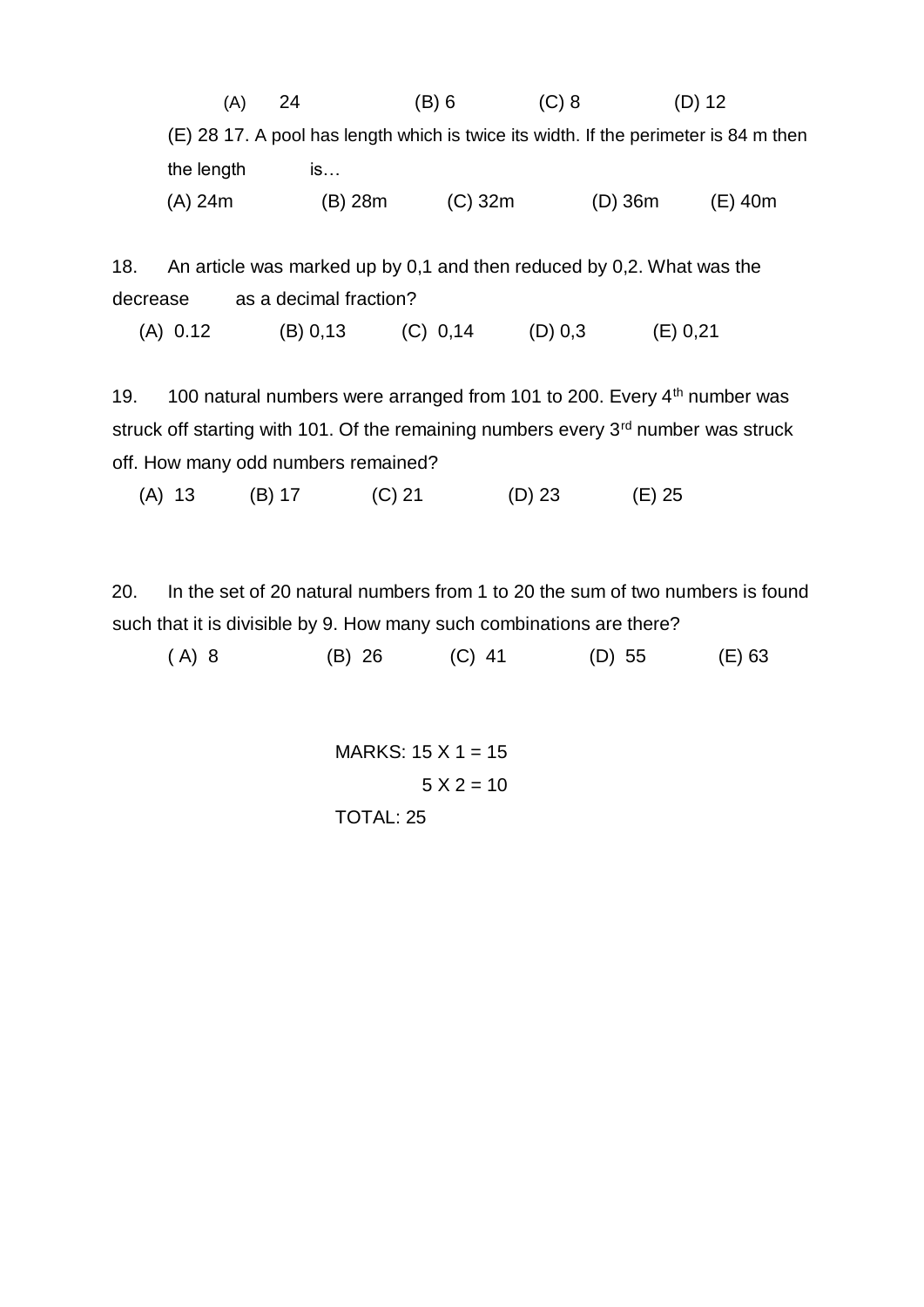





## SOUTHERN AFRICAN PRIMARY MATHEMATICS OLYMPIAD

#### FEMSSISA

(SAPMO)

## GRADE SEVEN ROUND ONE DATE: 7-10 AUGUST 2017 TIME: 90 MINUTES

Instructions:

- 1. This booklet has 20 multiple choice questions.
- 2. Use the answer sheet provided. Circle the letter corresponding to your answer.
- 3. All working details must be done in the space provided.
- 3. Calculators are not permitted.
- 4. Diagrams are not necessarily drawn to scale.
- 5. The first 15 problems carry one mark each and the next 5 carry 2 marks each. In order to qualify for the second round you need 7 out of 25 marks.
- 6. You have 90 minutes for the paper which works out to an average of 4,5 minutes per question.
- 7. Read the questions carefully before answering. If learners are experiencing difficulty in respect of the language then the invigilator can translate into the mother tongue.
- 8. Visit the website: www.mathematics-forall.org.za
- 9. Return the question paper. It will be given to you after 10 August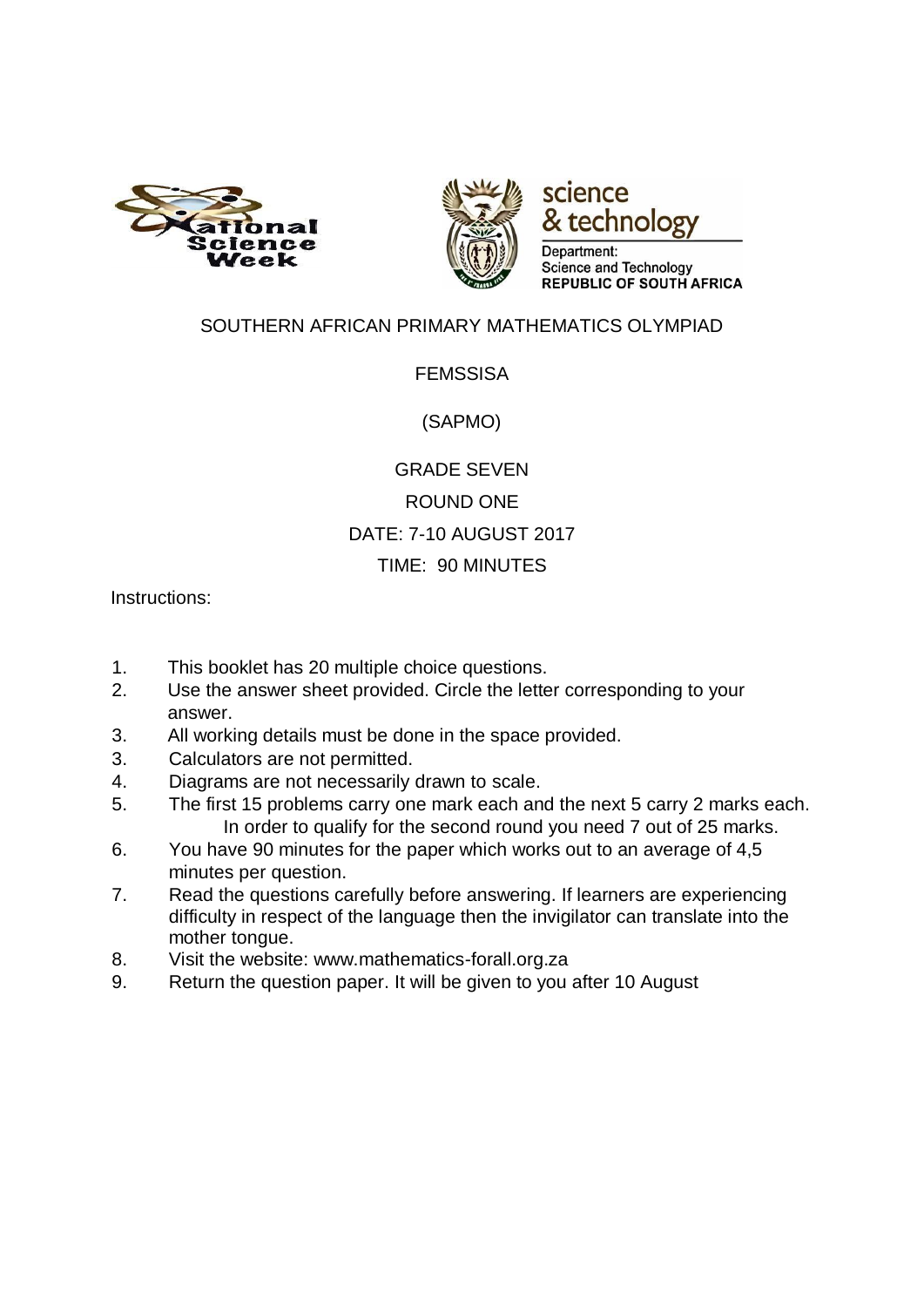#### **ENJOY THE OLYMPIAD**

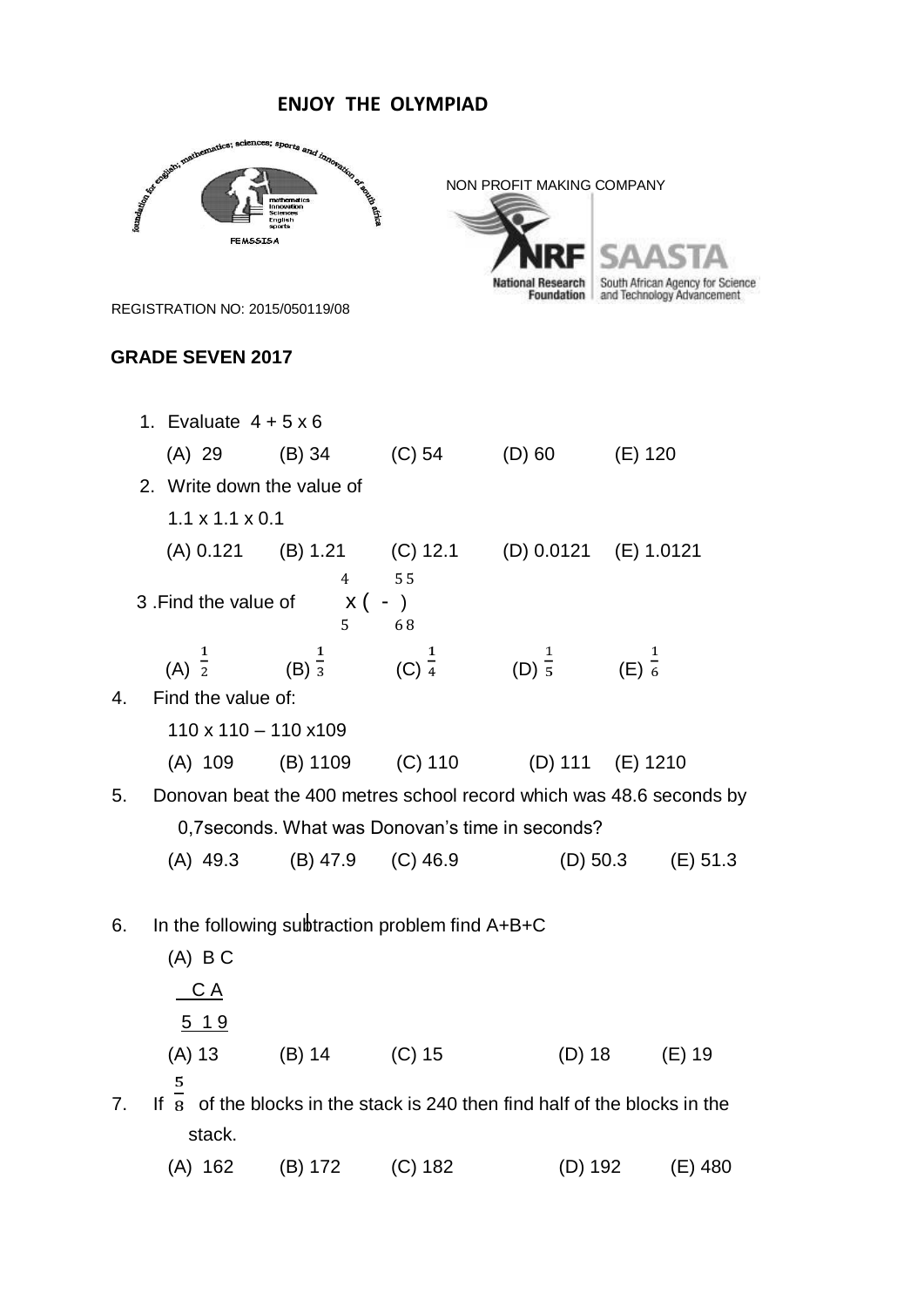8. The actual distance between Zenith and Harlem is 660km. The map distance is 44cm. The map distance between Zenith and Pomeroy is 26cm. What is the actual distance between Zenith and Pomeroy? (A) 330km (B) 360km (C) 390km (D) 420km (E) 450km 9. This is a Fibonacci type sequence 2;2;4;6;10;…….. If the 7<sup>th</sup> term x  $n =$  sum of the first 10 terms then  $n =$  (A) 7 (B) 8 (C) 9 (D) 10 (E) 11 10. If  $1 + 5 = 2$  then the value of 'n' is...  $4 n 3$  (A) 6 (B) 8 (C) 10 (D) 12 (E) 14 11. When 455 is divided by p the remainder is 20. What is the highest value p can have? (A) 435 (B) 21 (C) 29 (D) 87 (E) 145 12. If the sum of the 7 consecutive days of the month starting from Sunday is 42 then give the date of the last Thursday of that month. (A) 25th (B) 26th (C) 28th (D) 29th (E) 30th 13.

The cost of fencing this lawn at R120 per metre amounted to R18000.

If BD = 35 metres then give the measurement of CD in metres.



14. The sum of the two numbers in the two circles gives the number in the Square between them. If  $A = 30$ ; B = 38 and D x E = 48 then give the value of F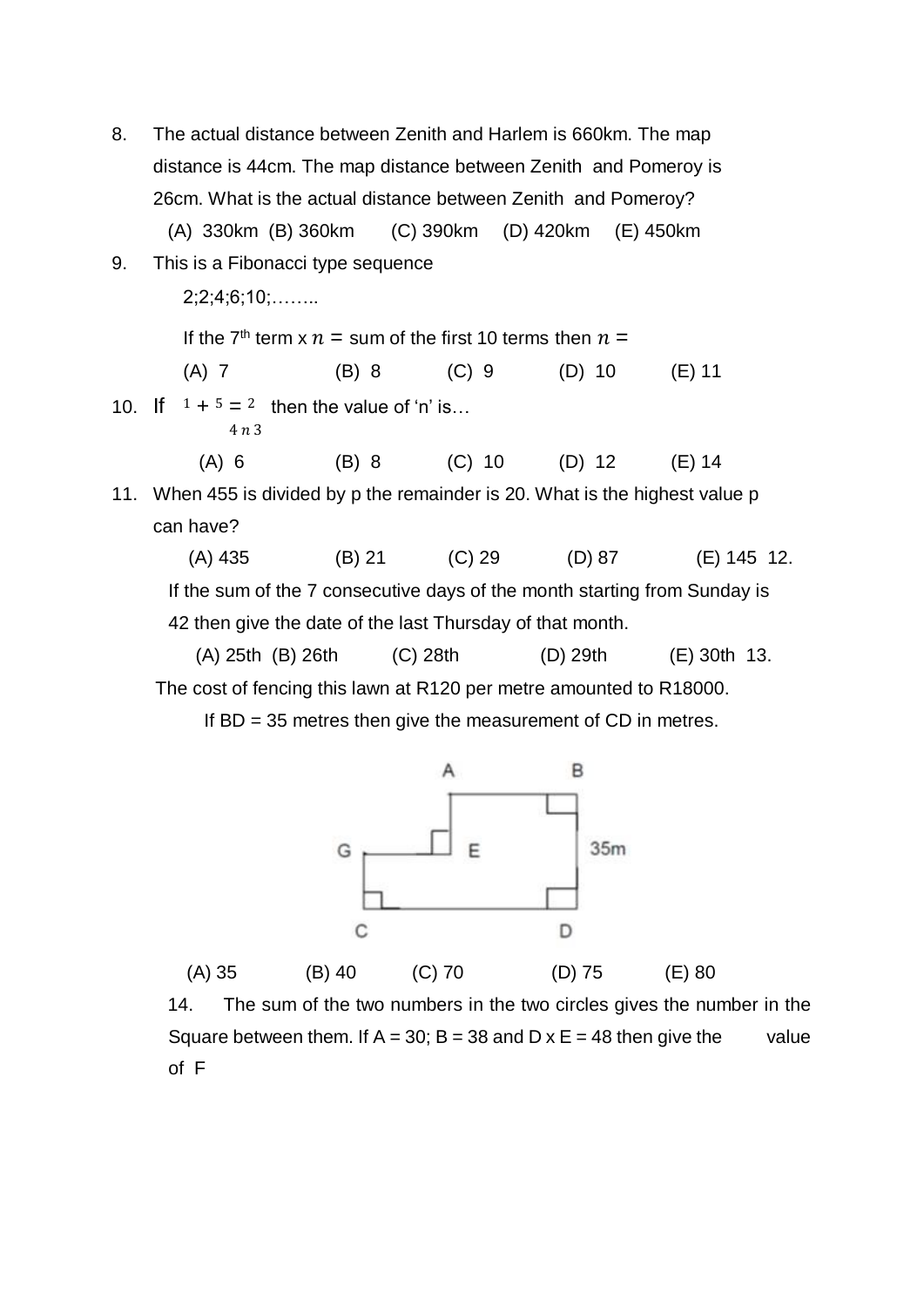

(A) 15 (B) 16 (C) 22 (D) 23 (E) 24

15. Riva had half as much money as Senzo. After each spent an equal amount Riva had R100 of her money left whilst Senzo had 34 left. How much more did Senzo have at the start? (A) R400 (B) R500 (C) R600 (D) R700 (E) R800

16. The number of two-rand coins I need to pay for a purchase is 9 more than the number of five-rand coins I need to pay for the same purchase. What is the cost of the purchase? (A) R18 (B) R45 (C) R63 (D) R30 (E)R17

17 . A;B and C are the digits of the 3 digit number ABC The sum of A and B equals 11.

> The sum of A and C equals 16. The sum of B and C equals 13.  $B \times C =$  (A) 36 (B) 28 (C) 63 (D) 24 (E) 32 18. Eight years from now, Brenda will be twice the age she was six years ago. What is her age now? (A) 4 (B)8 (C)12 (D)20 (E)36

> 19. 4 workers can build a wall in 9 days. How long in days will it take 6 people to build the same such wall if all work at their same rate? (A) 4 (B) 5 (C) 6 (D) 7 (E) 8

20. 432 sandwiches and 240 icecreams were shared equally among all the people present. What is the largest number of people that could have been present?